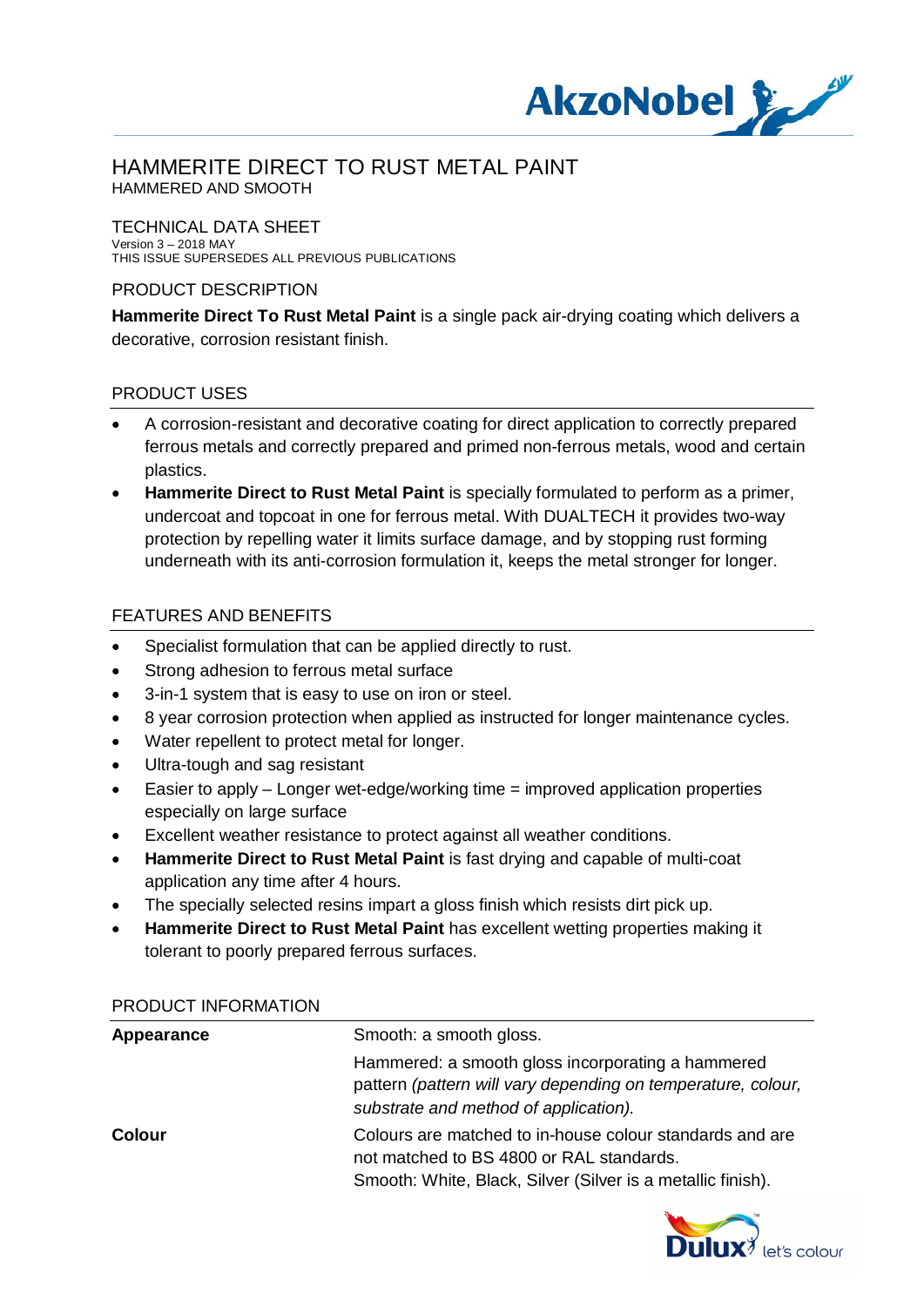

#### PRODUCT INFORMATION

| <b>Colour</b>                 | Hammered: Black, Grey, Silver, Silver Grey, Gold, Bronze,<br>Copper, Brown, Deep Green, Mid Green, Dark Blue, Light<br>Blue, Red.                                                                                                                            |
|-------------------------------|--------------------------------------------------------------------------------------------------------------------------------------------------------------------------------------------------------------------------------------------------------------|
| <b>Colour Mixing</b>          | Smooth: can be intermixed – except for Silver.<br>Hammered: can be intermixed though the pattern may be<br>affected.<br>Do not intermix Hammered and Smooth.                                                                                                 |
| <b>Binder Type</b>            | <b>Synthetic Resins</b>                                                                                                                                                                                                                                      |
| Density at 23°C               | Approx. 0.96 - 1.10 at 20°C depending on colour and finish                                                                                                                                                                                                   |
| <b>Packaged Viscosity</b>     | Viscosity at 25°C: 5.5 poise - 8.0 poise at 25°C (ICI cone<br>and plate viscometer) depending on colour/finish.                                                                                                                                              |
| <b>Spreading Rate</b>         | Brush - Approx. 10m <sup>2</sup> per litre per coat, depending on<br>surface porosity, profile and application method. Aerosol -<br>0.5m <sup>2</sup> for all coats applied                                                                                  |
| <b>Recommended thickness</b>  | Wet (WFT) Min. 100µm, Dry (DFT) Min. 50µm. The number<br>of coats required to achieve this will vary depending on<br>substrate and method of application.                                                                                                    |
| <b>VOC Levels</b>             | Hammerite is conforms to EU Directive 2004/42/CE for VOC.<br>The products shown above are classified as Category A/i<br>600g/l (2007) / 500g/l (2010)<br>The product contains a max. 499g/l.                                                                 |
| <b>Flash Point</b>            | Flammable.                                                                                                                                                                                                                                                   |
| <b>Adhesion</b>               | Excellent adhesion resistance. Passes ISO 2409, 7 days at<br>100 microns dry film thickness                                                                                                                                                                  |
| <b>Impact Resistance</b>      | Passes 20cm (face) ASTM2794, falling ball 1 kg at 7 days at<br>100 microns dry film thickness.                                                                                                                                                               |
| <b>Temperature resistance</b> | Limits<br>Withstands minimum temperature of - 20°C<br>Intermittent maximum temperature of 150°C (fully cured)<br>It can withstand 80°C continuous heat once fully cured<br>Notes: Colours may fade after prolong exposure at<br>temperatures exceeding 50°C. |
| <b>Service Limitations</b>    | Not suitable for use on equipment which may operate at<br>80°C or above.<br>Not suitable for use in contact with drinking water of<br>foodstuffs.<br>Not suitable for permanent immersion.                                                                   |

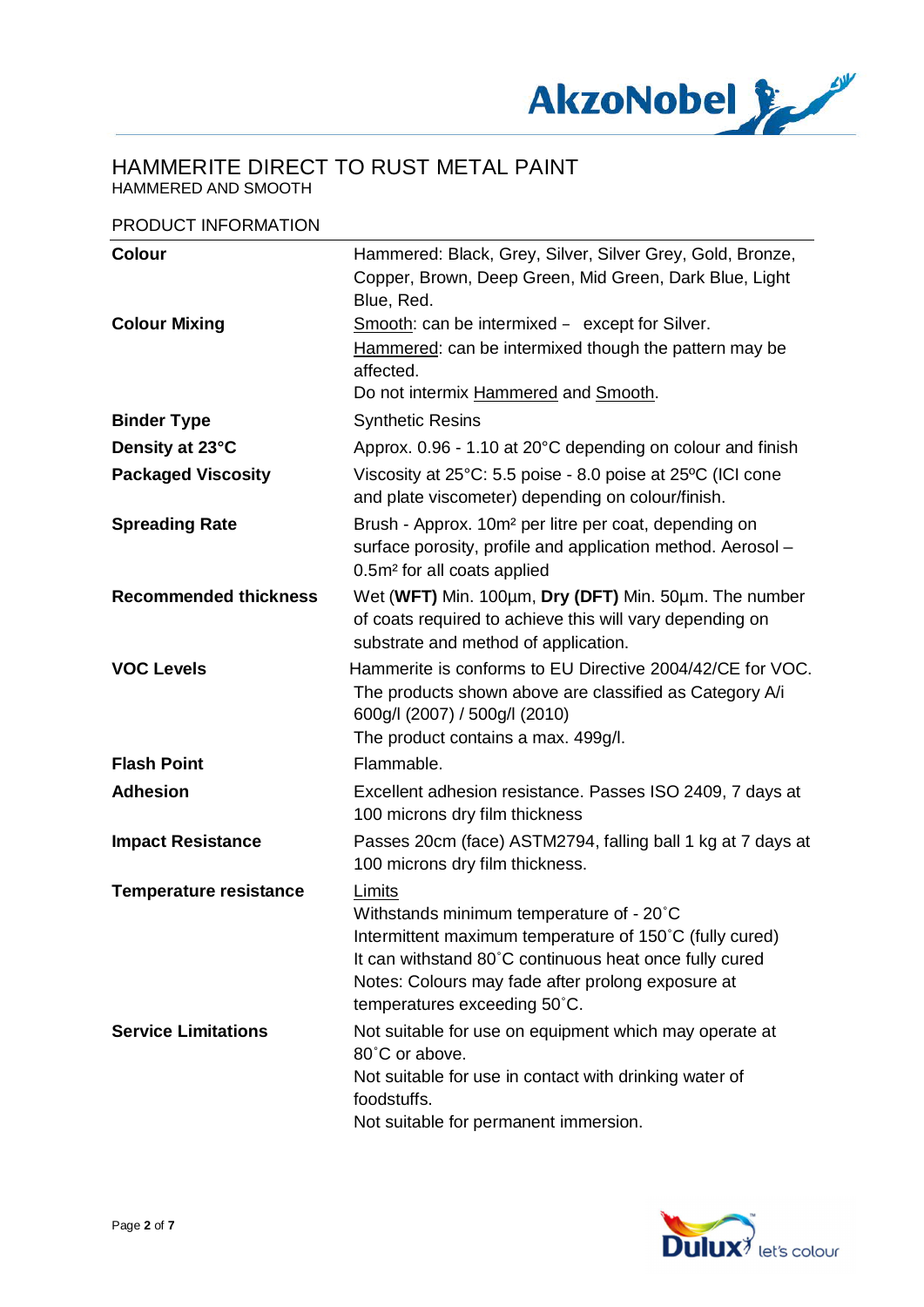

#### PRODUCT INFORMATION

| UV resistance                | <b>Hammerite Direct to Rust Metal Paint will resist the effects</b><br>of UV damage. Longevity could be reduced in hot climates<br>or south-facing aspects where the extremes of UV and |
|------------------------------|-----------------------------------------------------------------------------------------------------------------------------------------------------------------------------------------|
|                              | temperature are present.                                                                                                                                                                |
|                              | Note: All decorative alkyd based paints will fade or chalk<br>when exposed to heat and UV radiation                                                                                     |
| <b>Chemical resistance</b>   | Resists splashing by dilute acids/alkalis (10% dilution<br>maximum), petrol and diesel when fully cured.                                                                                |
| <b>Corrosion resistance:</b> | Passes 750 hours ASTM G85 Annex A5 at 100 microns dry<br>film thickness ASTM D609, Type 2 A366 steel panels.                                                                            |

#### APPLICATION INFORMATION

| Mixing              | Lightly stir before use. Do not mix vigorously.                                       |
|---------------------|---------------------------------------------------------------------------------------|
|                     | Application Surface conditions Surface Temperature between 8 - 25°C. Maximum Relative |
|                     | Humidity between 10 - 85 %. Minimum application                                       |
|                     | temperature: 3°C above dew point.                                                     |
| Application methods | Brush, roller, conventional spray or aerosol.                                         |

**Brush:** Suitable for small flat areas and intricate wrought ironwork. Do not thin. Apply 2 coats to achieve recommended dry film thickness. Allow minimum 4 hours between coats. Ensure that all edges and corners are adequately covered. Do not over-apply, as sagging will occur.

### · **Conventional Spray**: Suitable for large, flat and uneven surfaces.

**N.B.** The following products contain silicone, which affects the spraying of the product: Hammerite Hammered finish - all colours. Hammerite Smooth finish – gold, silver and copper.

Thin with **Hammerite Brush Cleaner Thinner** at a ratio of 15% thinner to paint. Set spray gun at 25/35psi approximately 2 Bar) and use full fan spray at maximum volume.

Apply 4 thin coats allowing approximately 1 hour between coats. Do not leave too long between coats as this could lead to wrinkles forming. The final coat should be sprayed heavily enough to flow to a glossy finish avoiding runs and sags.

Refer to spray equipment guidelines for the correct and safe use of sprayers. Shake spray gun before and during use to ensure an even colour.

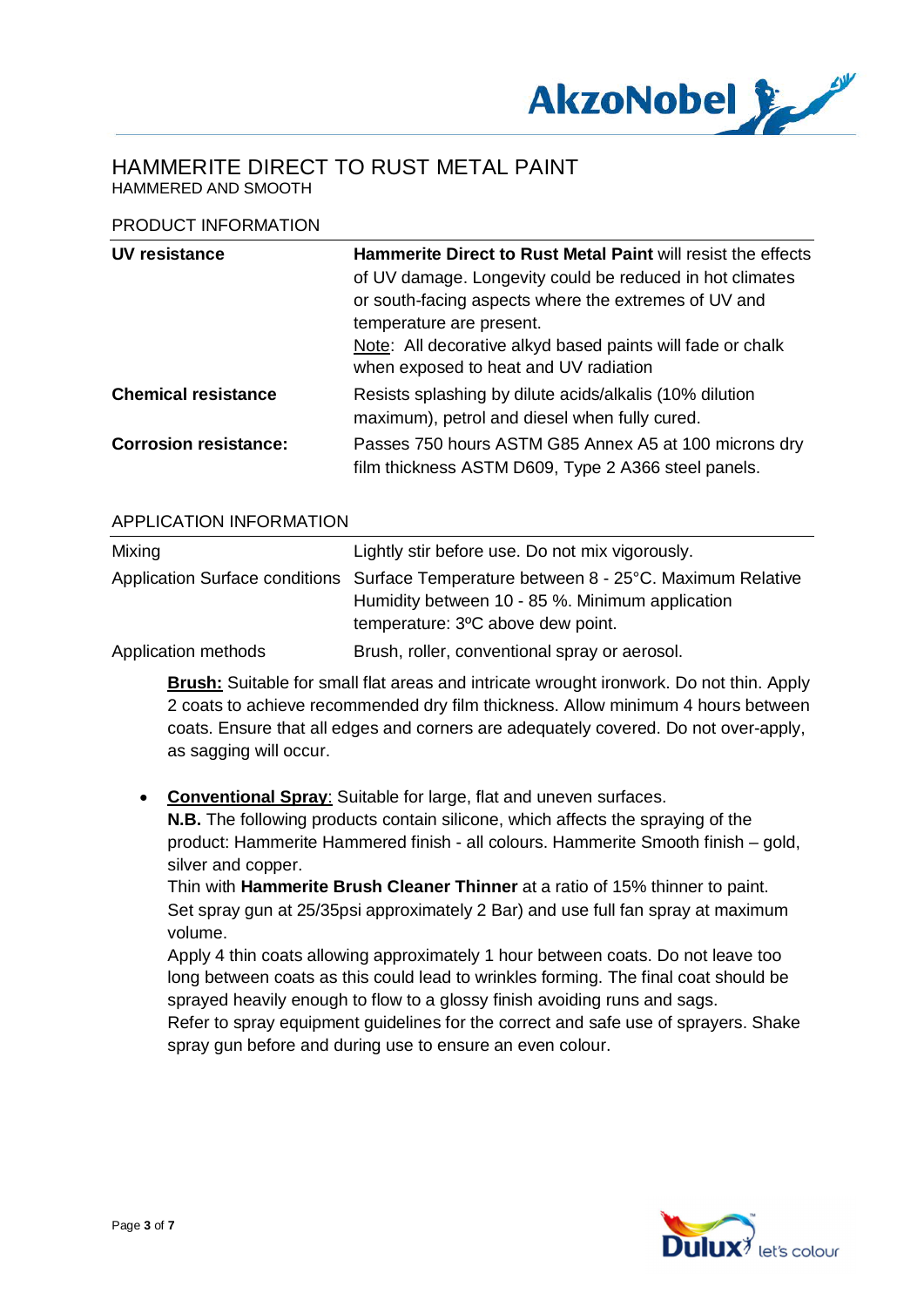

### APPLICATION INFORMATION

#### Application methods - Continue

- · **Airless Spray.** If necessary thin with **Hammerite Brush Cleaner Thinner** at a ratio of 15% thinner to paint. Fluid pressure: 2500 - 3000 psi (approximately 170 Bar). Nozzle size: 375-500 microns/0.015 - 0.020". Apply 2-3 coats, leaving each coat for a minimum of 1 hour or until it is touch dry before applying further coats. Shake spray gun before and during use to ensure an even colour.
- · **Aerosol.** Suitable for touch-up/small applications. Store aerosol at room temperature for 2 hours prior to use.

Shake can vigorously for a full 3 minutes AFTER the agitator ball is heard. Use a vertical rather than a horizontal motion.

Apply light even coats from a distance of approx. 25-30cm.To avoid runs and sags keep the aerosol moving. Do not concentrate the spray in any one spot.

Several thin coats are recommended, particularly on intricate and vertical surfaces. Allow approx. 15 minutes between coats.

To avoid blockages, invert the can and spray for 2 seconds between coats and after final use.

| <b>Thinner</b>            | Hammerite Brush Cleaner Thinner if required for roller and<br>spray application to maximum of 15% of product volume.                                                                |
|---------------------------|-------------------------------------------------------------------------------------------------------------------------------------------------------------------------------------|
| Drying Time               | Surface Dry in 1 - 2 hours at 25°C.                                                                                                                                                 |
| Recoating/Inter-coat Time | 4 hours at 25°C (drying times will be extended during cold,<br>wet or humid conditions).                                                                                            |
| Cleaning of equipment     | After use, remove as much product as possible, and then<br>clean immediately with Hammerite Brush Cleaner &<br>Thinner.                                                             |
| <b>Substrates</b>         | Suitable for cast iron, mild steel, zinc, aluminium, stainless<br>steel, chrome, brass, copper and galvanised iron surfaces.                                                        |
|                           | Machinery, railings, street furniture, structural steel work,<br>shot, grit, and blasted steel.                                                                                     |
|                           | Also suitable for rigid PVC and wooden surfaces, provided<br>that appropriate preparation and priming is carried out.                                                               |
| Precautions:              | Do not apply during cold (below 10°C) or wet weather.                                                                                                                               |
|                           | Special precautions should be taken to avoid inhalation of<br>dust during surface preparation of pre-1960's paint surfaces<br>over wood and metal as they may contain harmful lead. |
| <b>Coats Required</b>     | Apply at least two coats to achieve the recommended<br>minimum dry film thickness.                                                                                                  |

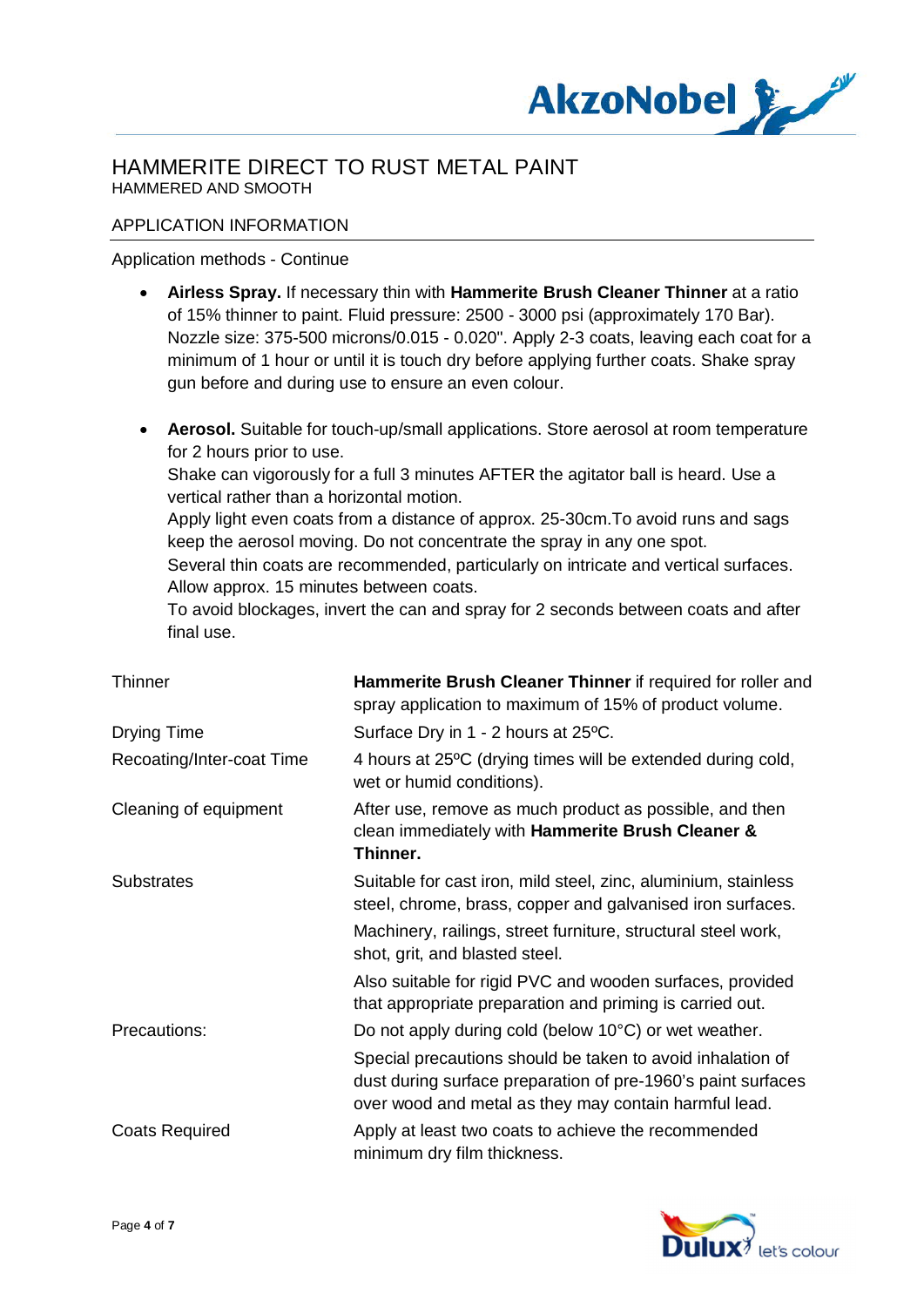

### APPLICATION INFORMATION

| Trouble-shooting - How to Ensure Maximum Performance when Spray Finishing |                                                                 |                                                                                                                                         |
|---------------------------------------------------------------------------|-----------------------------------------------------------------|-----------------------------------------------------------------------------------------------------------------------------------------|
| <b>Problem</b>                                                            | <b>Cause</b>                                                    | Remedy                                                                                                                                  |
| Colours or shade varies.                                                  | Pigment settling in gun.                                        | Shake gun more frequently<br>and apply further coats.                                                                                   |
| Rough, sandpapery<br>appearance lacking gloss.                            | Paint drying too quickly.<br>Gun pressure may be too<br>high.   | Check for blocked jets or air<br>vents in container.<br>Reduce gun pressure.                                                            |
| Excessive consumption.                                                    | Pressure too high causing<br>"bounce".<br>Conditions too windy. | Reduce gun pressure.<br>Wait for still conditions.                                                                                      |
| Paint runs.                                                               | Excessive thickness in one<br>coat.                             | If not too severe, wait 60<br>minutes and respray.<br>If very bad, allow to full dry,<br>and then level off with emery<br>and re-spray. |

#### **Hammered Finish only**

| Pattern very small or no<br>pattern at all.    | Final coat too thin.                          | Apply a thicker coat.                                             |
|------------------------------------------------|-----------------------------------------------|-------------------------------------------------------------------|
| Surface is uneven with<br>pinholes or craters. | Temperature too low causing<br>pattern drift. | Minimum recommended<br>application temperature<br>$10^{\circ}$ C. |

#### SURFACE PREPARATION

Ensure that surfaces are sound and free from dust, oil, grease, dirt, and debris. Surfaces must be thoroughly dry - no more than 12% moisture content.

#### **Rusted Metal Surfaces:**

- · Minimum standard for adequate performance St 2 (Swedish Standard SIS 05 59 00).
- · This should be achieved by abrasion with coarse emery paper, wire brush or needle gun/grinder, where applicable.
- · All surfaces must be dry and free from loose rust, dirt, dust, grease and salt.
- · Extremely rough or pitted ferrous metals will benefit from the application of **Hammerite No. 1 Rust Beater** before using **Hammerite Direct To Rust Metal Paint.**

#### **Bare New Ferrous Metal Surfaces:**

Degrease with Hammerite Brush Cleaner & Thinner

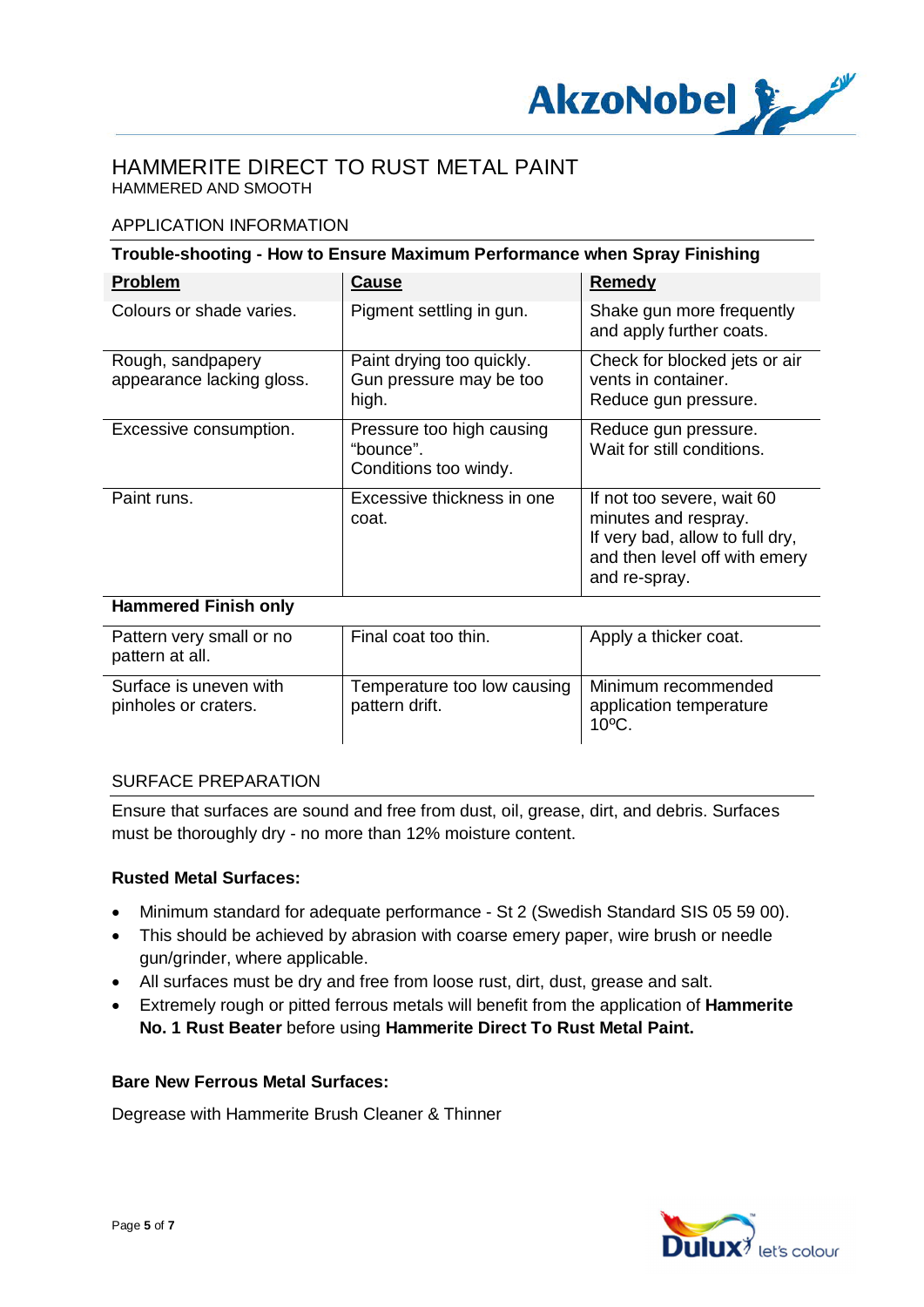

#### SURFACE PREPARATION

### **Painted Ferrous Metal Surfaces:**

- · Abrade the painted surface to remove contaminants/gloss.
- · Wash down thoroughly with **Hammerite Brush Cleaner & Thinner**, a proprietary metal degreaser or diluted detergent both for removal of surface contaminants and soluble salts.
- · Rinse with clean water and allow drying.
	- **N.B.** Test for compatibility with existing paint by painting a small test panel area first. Any compatibility problems will be evident within the first hour after application. It there is a reaction remove all paint by most suitable means back to bare metal before apply **Hammerite Direct to Rust Metal Paint** directly to the ferrous metal.

#### **Shiny, Smooth Metal Surfaces:**

- Extra abrasion is required to ensure maximum adhesion.
- · Degrease with Hammerite Brush Cleaner & Thinner.

### **Unpainted/Bare Galvanised, Aluminium and Non Ferrous Metal Surfaces:**

- · Notes: In many areas, industrial and coastal districts in particular, soluble salts may contaminate the substrate. It is essential to scrub and rinse repeatedly with clean water to remove this contamination.
- · To ensure maximum adhesion on aluminium and non-ferrous metal surfaces prime with **Hammerite Special Metals Primer** before applying **Hammerite Direct to Rust Metal Paint.**

#### HEALTH AND SAFETY INFORMATION

Solvent-based paint are flammable. Hammerite paints contains no added lead. Avoid contact with skin or eyes. Keep out of reach of children. If accidently swallowed, seek medical advice immediately and show this container to the doctor. Dry sanding, flame cutting and/or welding of the dry paint film will give rise to dust and/or hazardous fumes. Wet sanding should be used wherever possible.

If exposure cannot be avoided by the provision of local exhaust ventilation, suitable respiratory protective equipment should be used. Do not empty into drains or watercourses.

Ensure good ventilation during application and drying. It is recommended to use suitable protective clothing and equipment. To avoid the risk of spillage, always store and transport containers in a secure upright position. Refer to Material Safety Data Sheet for complete information.